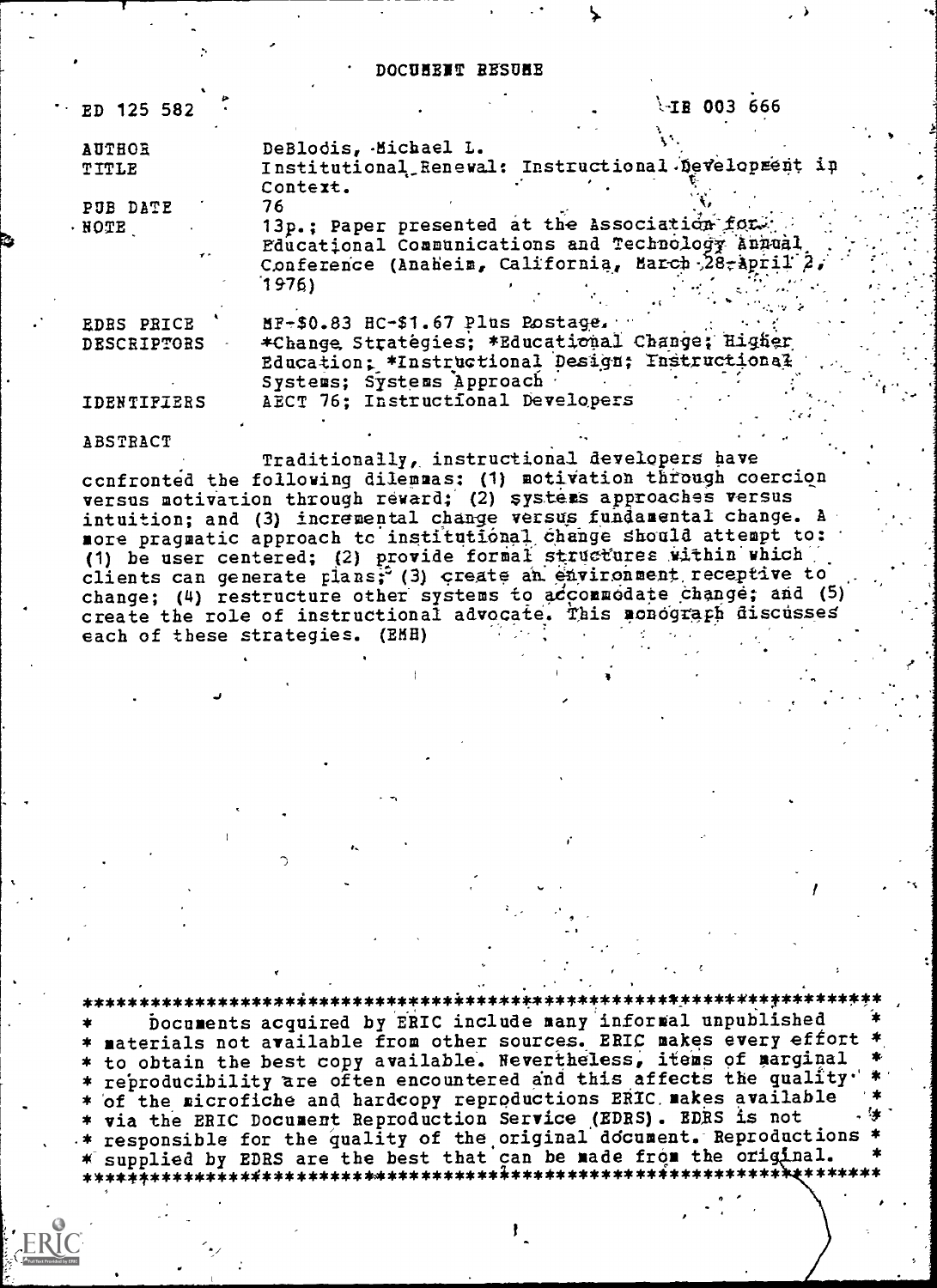# INSTITUTIONAL RENEWAL

 $\frac{1}{\sqrt{2}}\left(\frac{1}{\sqrt{2}}\right)^{2}=\frac{1}{\sqrt{2}}\left(\frac{1}{\sqrt{2}}\right)^{2}=\frac{1}{\sqrt{2}}\left(\frac{1}{\sqrt{2}}\right)^{2}=\frac{1}{\sqrt{2}}\left(\frac{1}{\sqrt{2}}\right)^{2}=\frac{1}{\sqrt{2}}\left(\frac{1}{\sqrt{2}}\right)^{2}=\frac{1}{\sqrt{2}}\left(\frac{1}{\sqrt{2}}\right)^{2}=\frac{1}{\sqrt{2}}\left(\frac{1}{\sqrt{2}}\right)^{2}=\frac{1}{\sqrt{2}}\left(\frac{1}{\sqrt{2}}\right$ 

ထ

12551

 $\begin{bmatrix} 1 \\ 1 \\ 2 \end{bmatrix}$ 

1299.600

<sup>1</sup> t

ŧ.

## STRUCTIONA

## IN CONTE

U S DEPARTMENT OF HEALTH<br>EDUCATIONAL WELFARE<br>HATIONAL INSTITUTE OF<br>EDUCATION

THIS DOCUMENT HAS BEEN REPRO-<br>DUCED EXACTLY AS RECEIVED FROM<br>THE PERSON OR ORGANIZATION ORIGINI<br>ATING IT POINTS OF VIEW OR OPINIONS<br>SENTO FO NOT NECESSARILY REPRE-<br>SENTOFFICIAL NATIONAL INSTITUTE OF<br>EDUCATION POSITION OR P

-

Fli

4

Dr. MiChael L. DeBloois

By

'Director

instructional Development Division

### Utah State University

Logan, Utah 84322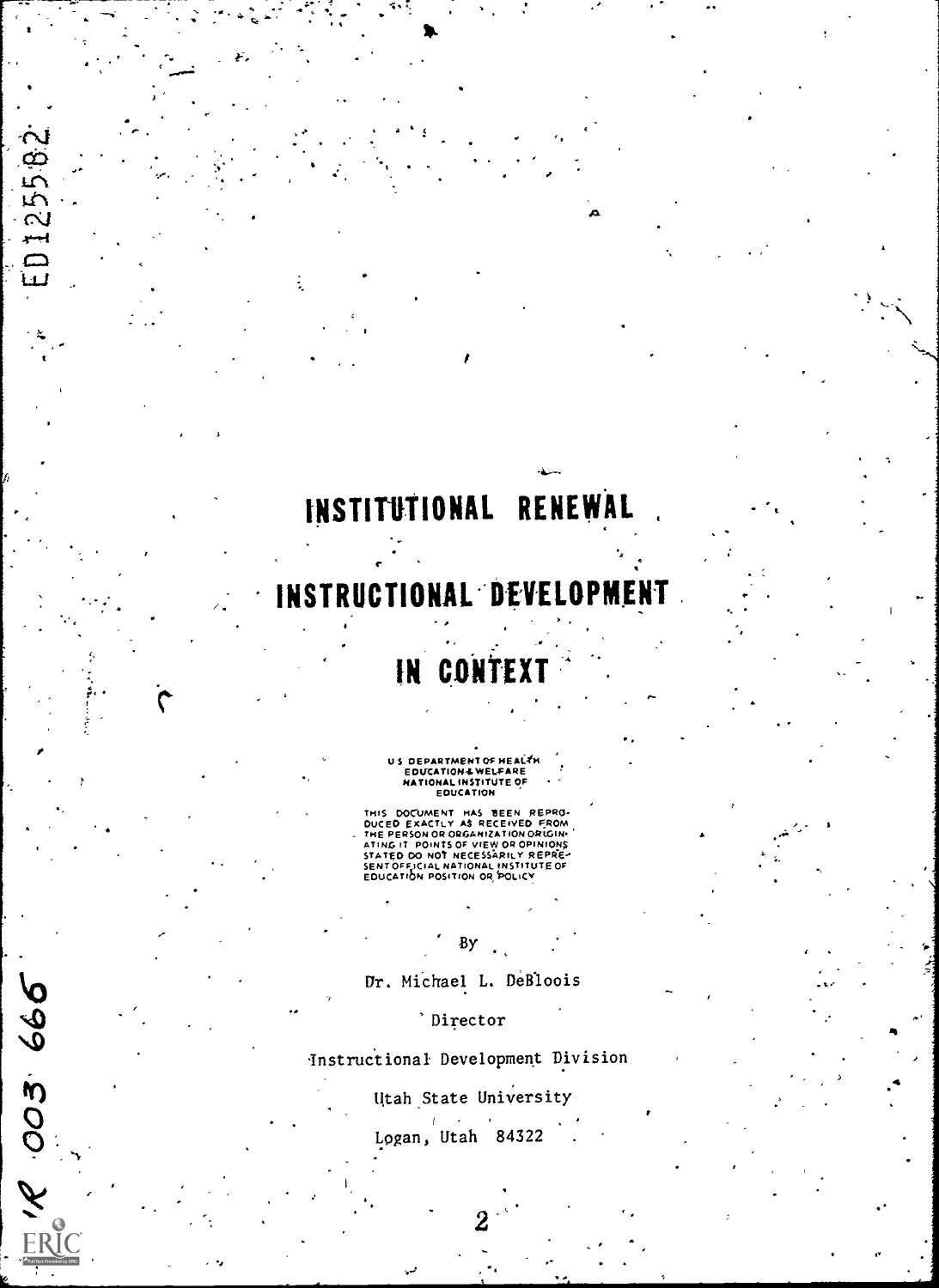#### INSTITUTIONAL RENEWAL INSTRUCTIONAL DEVELOPMENT IN CONTEXT

Dr. Michael DeBloois Director of Instructional Development Utah State University

Instructional developers often view their role more narrowly than they rightfully should if they truly accept the general systems orientation in structional development has been assigned by definition.

Certainly, we all were taught, and have accepted, the admonition to "understand the complex interrelationships that exist within a system and to relate to the parts wholisticly." However, operationalizing that concept is another matter. How does one actually practice that advice? This paper will attempt to answer that question by looking at the larger context of Instructional Development and by proposing strategies developers may use to assist in the self renewal of educational institutions.

#### A PHILOSOPHICAL BASIS FOR INSTRUCTIONAL DEVELOPMENT

Values and philosophy provide a structural grid for most decision making. Many developers, nevertheless, do not include this suprastructure as a relevant part of their system of interest. The prevailing winds of development blow infrequently from the quarter of philosophical and ethical concern. Yet, to ignore the philosophical basis of a change strategy is to place the whole experiment on an unstable base. Using McGregor's theory, x and y, as a simple case in point, one discovers how the philosophy a developer holds regarding people--his client--colors his choice of renewal strategy.

> Are individuals viewed as having an inherent dislike for work (theory x) or are they perceived as viewing physical and mental effort as natural and enjoyable?  $(theory y)$

Must people be coerced or directed, and threatened with punishment to get jobs done (theory  $x$ ) or may they exercise self direction based on achievement rewards? (theory y)...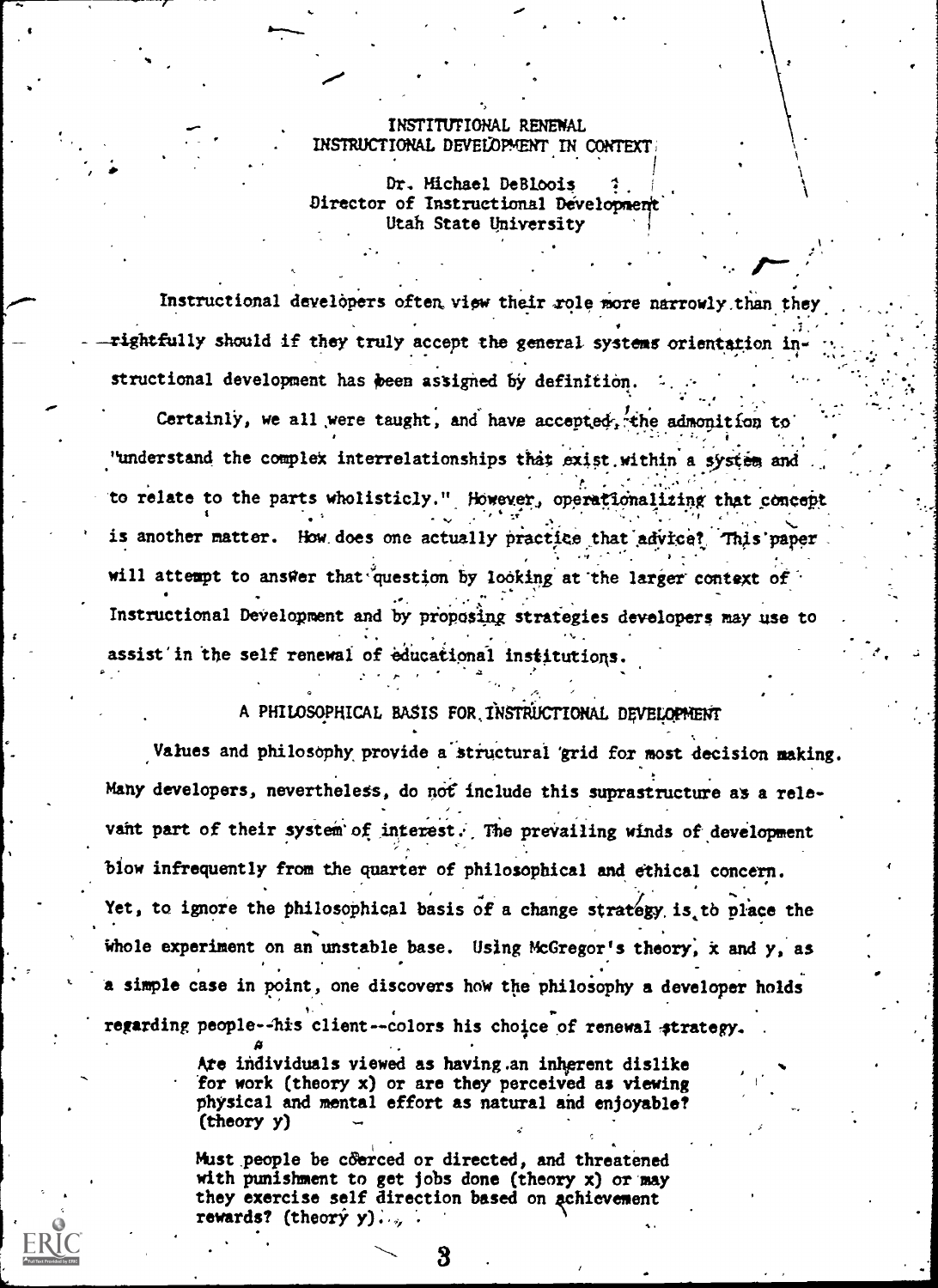Do the vast majority of individuals wish to avoid responsibility and seek only security (theory x) or are they-highly imaginative and creative seeking the opportunity to assume responsibility and reach a greater potential? (theory y)<sup>1</sup>

-

Little imagination is needed to discover that either philosophical base embodied in theory x or y would produce entirely different strategies for changing an' institution, or that no philosophical base nay result in a vacilating inconsistant change management posture.

The first block in the strategy for institutional renewal then, is that of establishing a philosophical basis--a premis position--as a developer. This author has found success and satisfaction with a premise based on theory y.

- work is as natural as play.
- given proper motivation man can self-direct<br>toward organization objectives.
- Self actualization and self esteem are powerful motivators.
- Under proper conditions individuals will seek responsibility (thus more work)
- creativity and imagination are abundant and profusely distributed in, the population (waiting to be freed?)<sup>2</sup>

All subsequent development activities proceed from these positions. Another philosophical launch point is one dealing with method. Systems or non-systems--that is the question. Many  $\oint f$  us are intuits in systems clothing. We enjoy the security of tight developmental models and move from needs assessment to objectives to criterion/item selection, through the flow network with ease, and placidly select our media and perform prototype testing. But hów much real committment to cybernetic principles is there? As a philosophical principle, what method do we espouse, intuitism or systems? This author believes as does Ryan (1969), the system exists for a purpose. The interrelatedness of the parts into a unified whole is to facilitate and optimize accomplishment of the purpose."<sup>3</sup>

4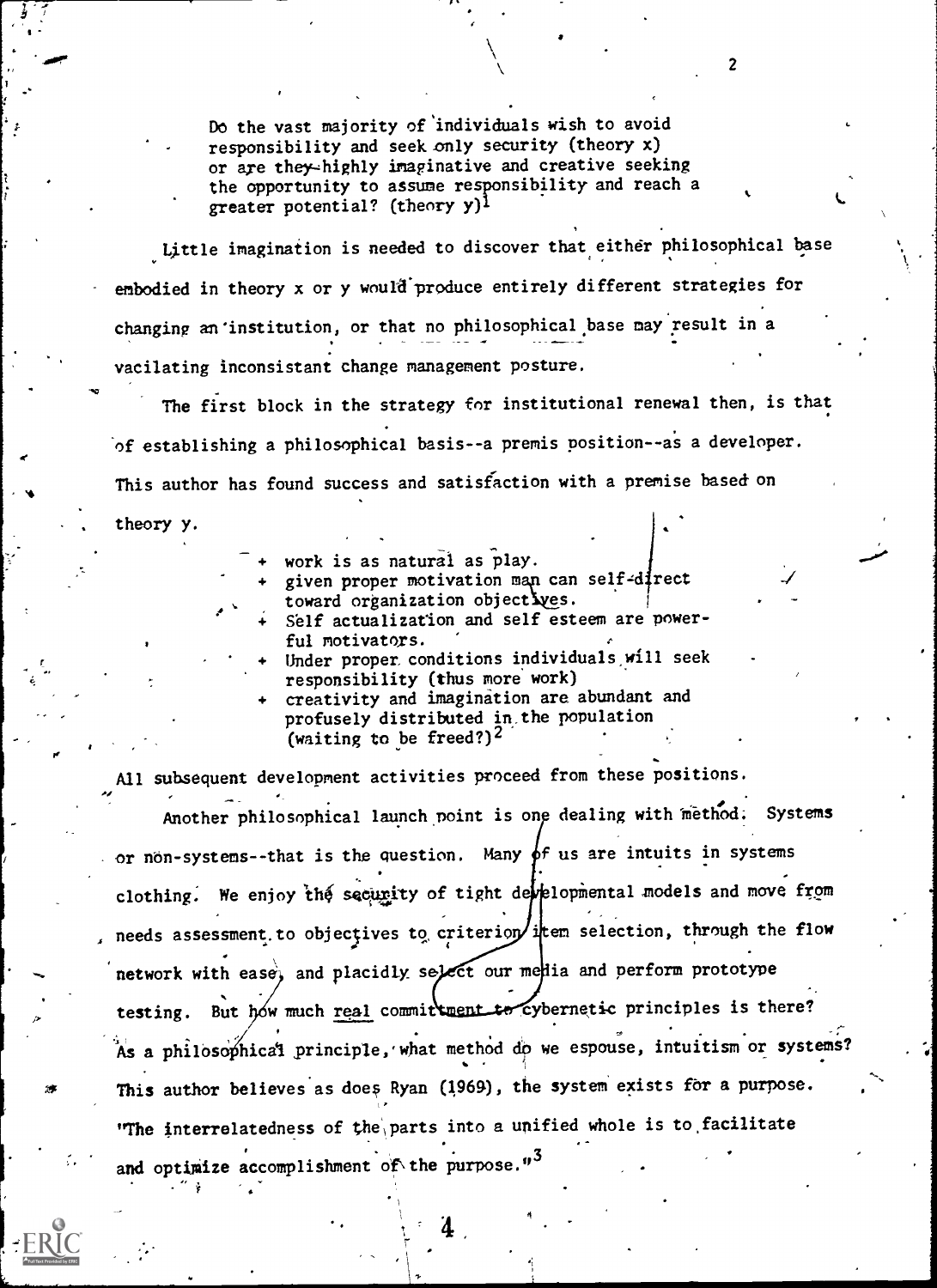Stronger committment to this philosophical element will indeed self select certain renewal strategies and reject others. The principles of wholeness and control when operationalized would cause a developer to identify relationships among organizational structural elements and work {con  $\bullet$  . The contract of  $\bullet$ trol) for greater synergy<sup>4</sup> to achieve efficiency in the systems operation.

3

Instructional developers with this basic commitment often find themselves doing work which is not prescribed by the neat boxes and slender vectors of a development model. A considerable portion of their time is spent taking care of certain sub components of the organizational whole whose interactions with other parts require they receive attention. Work on the Space Committee of an institution, writing educational specifications for proposed new construction of learning stations on campus, pioneering new directions for dissertations or masters thesis, thereby opening un this type of research for potential application to the redesign of departmental course offerings, are examples of this philosophical tenet in operation, These sub parts do interact with other sub elements, and only by addressing them and manipulating their interrelationships with other parts will the promise of systems thinking be realized.

A third philosophical plank in the developer's platform may concern the view he/she has of innovation and.change. Does the instructional developer view his role as one of the perpetrating an institution, generally preserving , . mation? Should change be brought about conservatively or radically? Is traditional roles, rules and regulations or is it Viewed as one of transfor-. the instructional developer to be partner or provocateur? Are the "links" forged by the developers to span people, departments or institutions? Interlinkages or intralinkages?'

As a premise for innovation, this writer has chosen to adopt a set of less limiting assumptions. Placing the traditional and the innovative on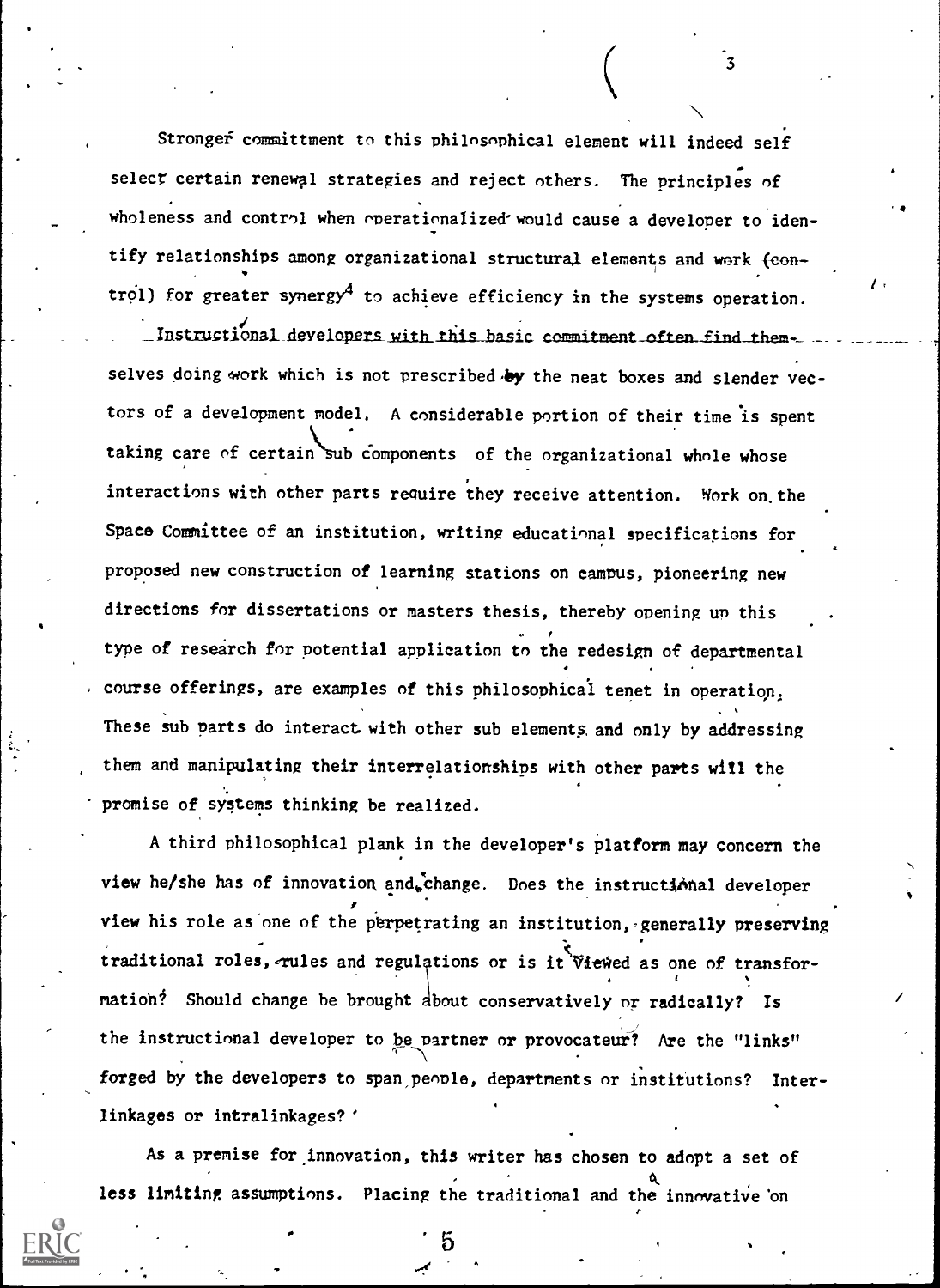, where the contract of the contract of the contract of the contract of the contract of the contract of the contract of the contract of the contract of the contract of the contract of the contract of the contract of the c the same intellectual footing. Traditional programs should require as strong a rationale for continuation as should innovations for adoption.t "Can do" is a doninat theme. "Can do" has proven a powerful philosophical basis for innovation.

't

4

Many other elements could be cited as further evidence that establishing a firm philosophical basis is, indeed, a critical first sten in bringing about institutional renewal. However, let us now move on and examine a number of strategies which evolve from the value premises already described.

#### STRATEGIES FOR INSTITUTIONAL RENEWAL

While some behavioral scientists view the application of change strategies from a perspective of conflict negotiation and crisis intervention, this author is fortunate to work in an environment of collaboration which Benne (1969) suggests should be treated as a significant "achievement within a context of conflicting interests and orientations."<sup>5</sup>

Assumptions underlying the change strategies proposed In this paper reflect the author's views that institutional renewal can be a positive sum game where win-lose definitions nn longer apply for participants in the interaction. Even when resources are scarce and competition for them is keen, many of the resources in the pie are non-consumables which may be shared by the contestants. In this game no one loses. The strategies which follow have proven successful in bringing about renewal at one University. They were sponsored by a faculty development division with very limited resources and a low campus profile. The strategies listed are consistent with many identified by Havelock (1973) and represent somewhat of a diagonal slice across the latter's four change perspectives of:

- 1. Research development and diffusion
- 2. Social interaction
- 3. Problem solving .
- Linkage<sup>6</sup>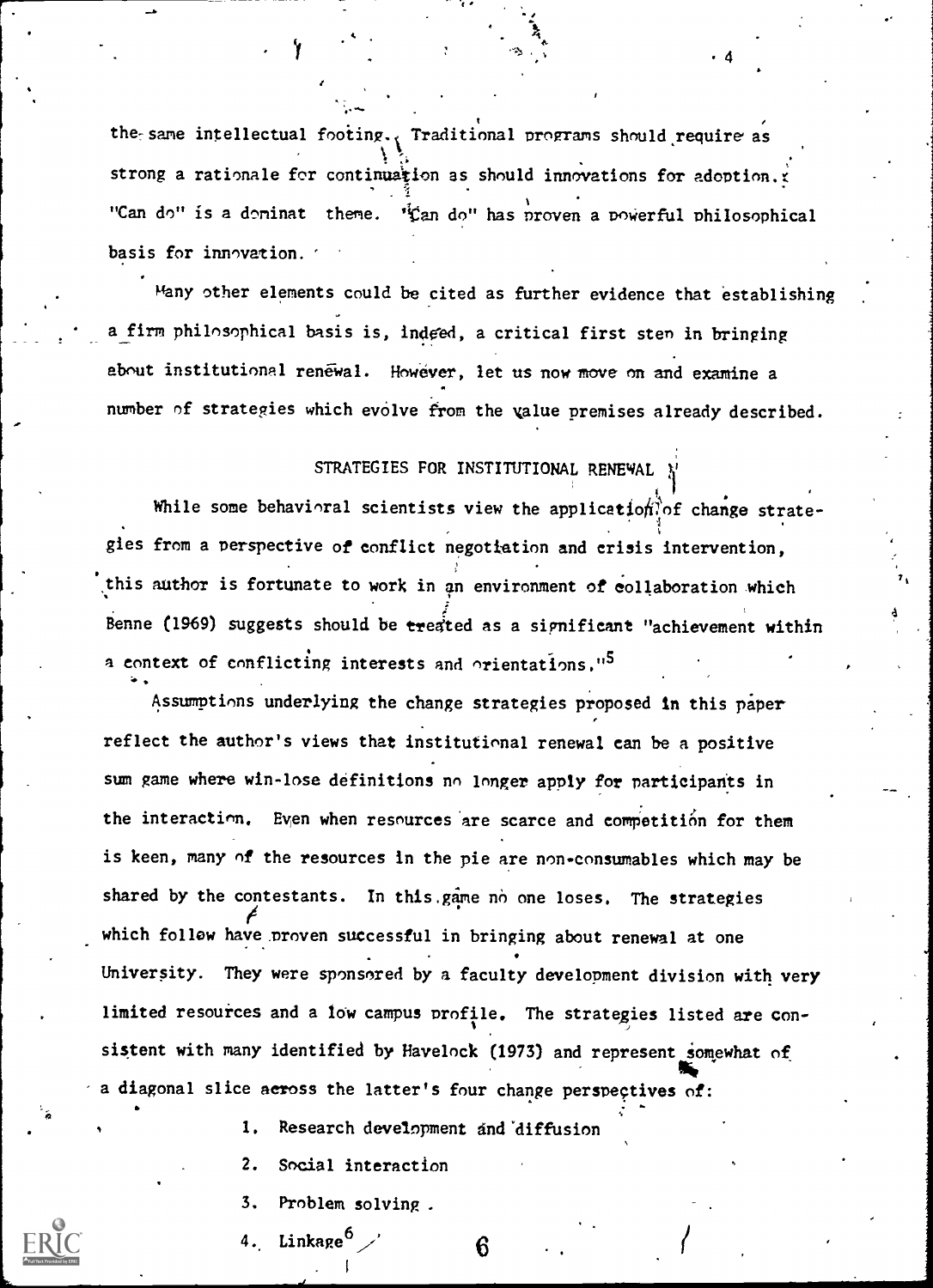#### Strategy #1

Adopt a "user" orientation<sup>7</sup> (let the user add the eggs). Developers nay encourage institutional renewal by placing the user, his client, firmly in focus at the center of his stratagem target. Instructional developers are seldom very opaque. The typical client quickly spots an orientation that is not user centered. Instructional Development centers which are pre-occupied with either justifying their own inportance or disseminating products outside their own institution have difficulty gaining the trust and support of clients on campus and infrequently prove successful in bringing about any meaningful change. They are not viewed as an important service available to the faculty. To implement this strategy the developer should:

1'

5

- A. Maintain a low profile.
- B. Assign credit for successful projects to the faculty member rather than giving the development center the claim to fame.
- C. Assume the larger portion of responsibility for those occasional failures, even when in reality the client deserves it.
- Promote faculty initiative (don't sit back and wait for them to come, but provide a matrix of incentives which may cause them to initiate an idea).
- E. Maintain involvement of the faculty client through the design, development and evaluation phase of their project.
- F. Help the user become more aware of his problems:  $don't, \text{impose}$ your view of perceived problems.

#### Strategy #2

Require formal pranning of the client and provide a structure which facilitates the planning process<sup>8</sup> (develop road maps for successful travels).

Poets, historians, wildlife managers, and educators see instruction as an art form and view their role of applying paint to canvas as a personal expression of creativity. This frame of reference could place them at loggerheads with. an instructional developer who is committed to a philosophy of systems applications. The question might he raised, "How does one persuade



7.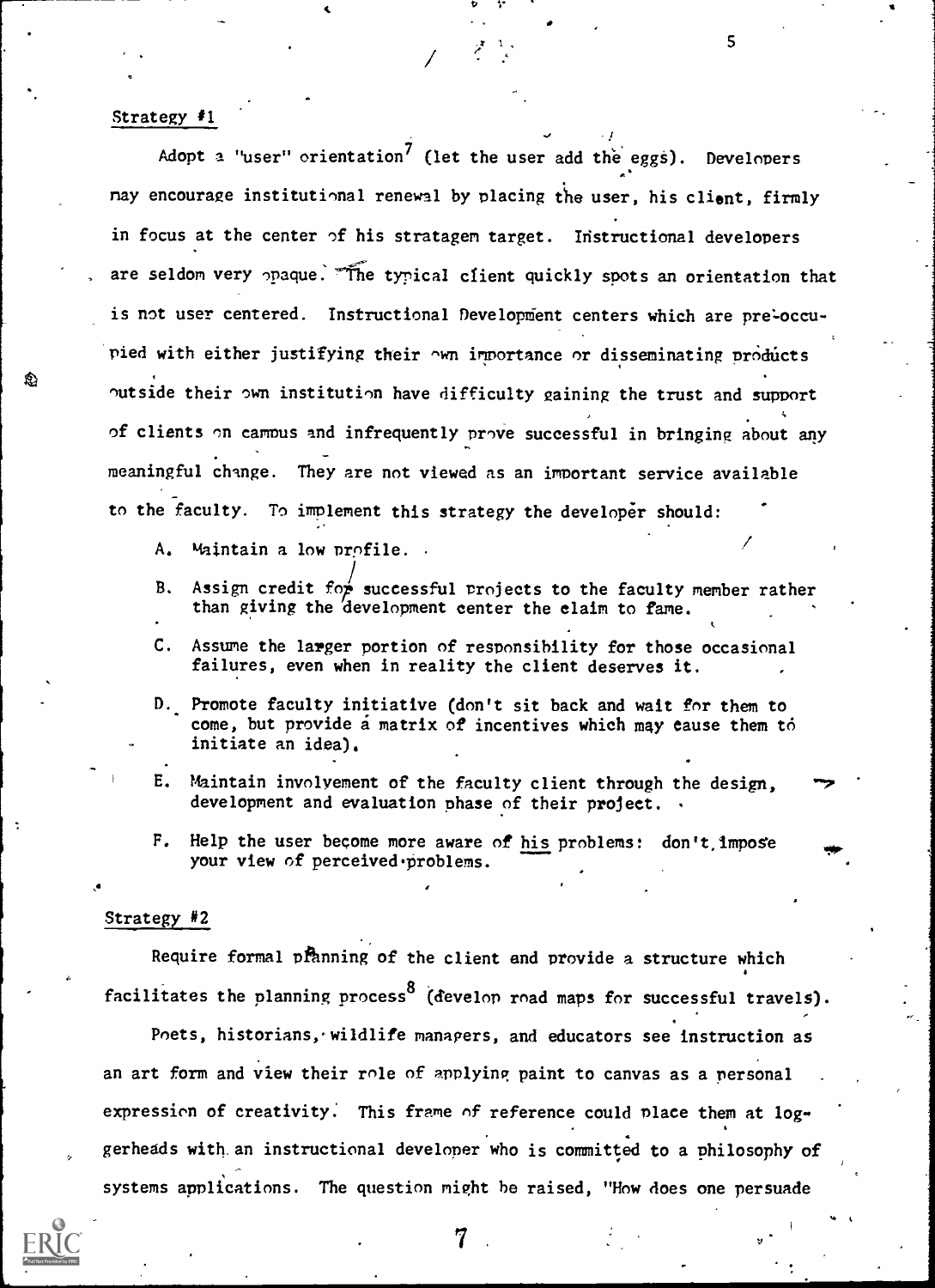the teacher/artist to self-initiate a 'scientific' approach to self or course improvement'?" more than ninety -one pini-grants apd twenty-four faculty development grants awarded to 'faculty members at Utah State Uniyersity provide evidence that an appropriate answer is "incentives". Teacher/artists and teacher/scientists from every department on campus have responded to required planning when this was accompanied by a meaningful incentive. The following suggestions may assist the developer to implement this strategy.

1. Adopt a generic systems model which is general enough to cover most canrus contingencies.

- 2. Don't fl he systems approach (the client who finds'systems thinking otivational may benefit from knowing you are applying sequential components. Others may be repelled by them.)
- 3. Tie incentives to required model components. (The faculty might be informed: If you, are willing to identify the problem you are trying to solve and describe the specific results you intend to elicit; how you wish to determine whether you indeed obtained them or not; the instructional development center will provide release time, technical assistance, materials, publicity, or money to help you succeed. Pry with the power of a pittance!!
- Let the user set the tone of planning. Use jargon and/or procedures with which he/she can identify. A generic systems approach is flexible and may be applied in an unusual variety of ways. The developer should be dogmatic about ends and catholic about means. .
- 5. Encourage the faculty client to use information in making decisions. Quantitative procedures and formative evaluation design provide this information to the client. A developer who skillfully teaches the client to view evaluation in this light will encounter much less resistance.
- 6. ?Remember planning for change is your problem. You need the client's cooperation and assistance--but  $\overline{\text{don}}$  t expect him to shoulder the burden.

### Strategy  $\frac{4}{3}$

Create an environment which is receptive to innovation.

Social interaction models for innovation suggest the considerable importance the developer must place on creating a receptive environment.<sup>9</sup> Re-/ search suggests the developer should occupy a central position in a network' of formal and informal social relationships.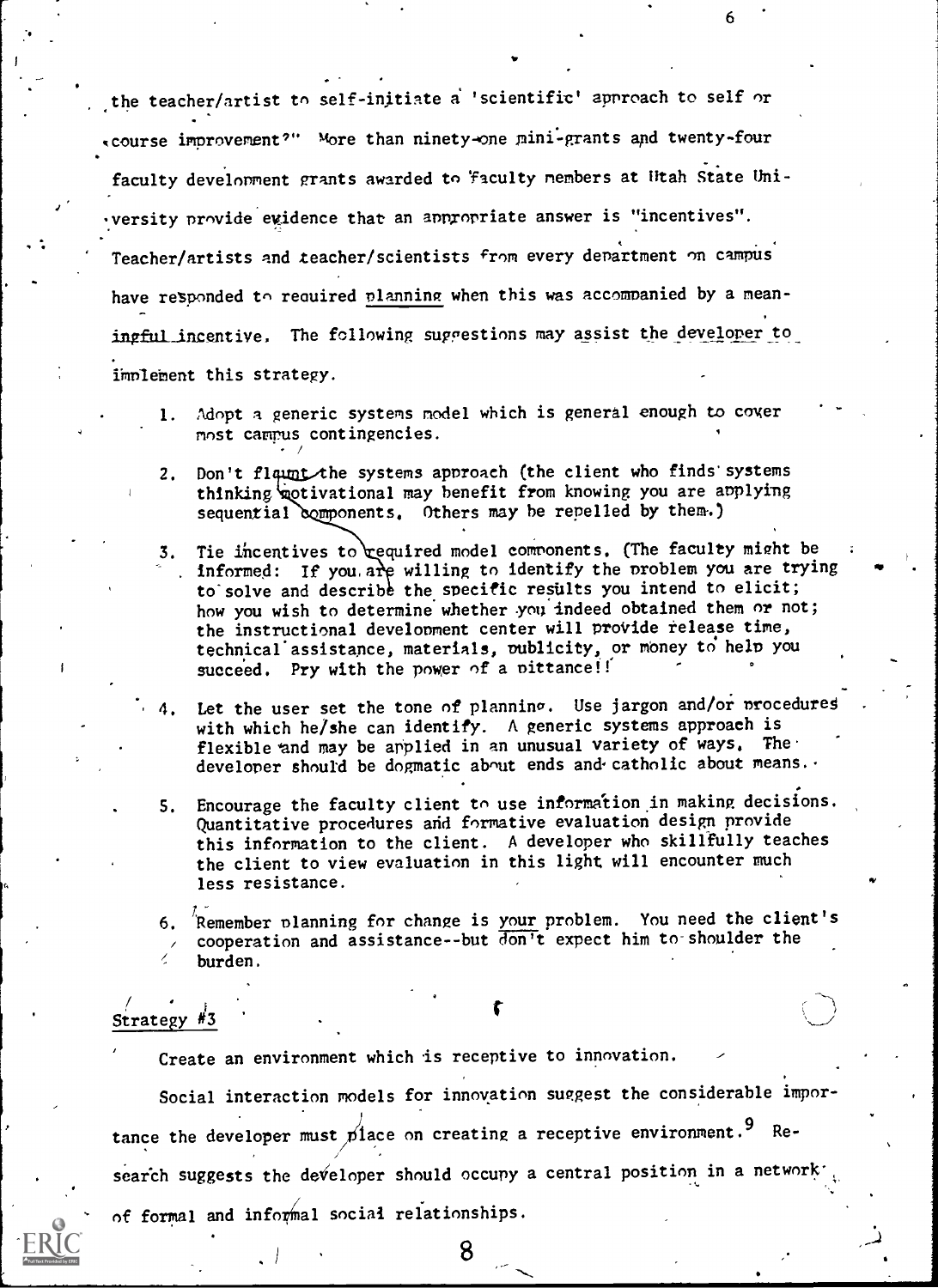Informal campus opinion leaders have considerable influence in estab-  $\mathbf{v}$ , and the set of  $\mathbf{v}$ lishing a climate for instructional development. This author has spent much time cultivating nositive relationships on campus with these individuals; as a result there is presently a large measure of informal support for instructional development and a rositive body of opinion regarding  $\sim$ 1 and  $\sim$ teaching imppovement efforts.

 $\mathcal{T}$  and  $\mathcal{T}$ 

Person to person contact is very important in influencing individuals with strong opinions and those who initially establish a posture of opposition.<sup>10</sup> Programs must be established which provide opportunities for this face to face contact and dialogue.

The following suggestions may provide ways for implementing this strategy:

- 1. Tie your instructional development unit organizationally to campus agencies which allow you to "move in the middle," Too close an affiliation with a College of Education or Audio Visual Service may place the potential developer outside the mainstream of campus social interaction networks, especially for potential clients who are in the "pure" and applied science disciplines.
- 2. Build diverse and varied relationships across a wide variety of departments and people.
- 3. Know and get to know your opp sition. Dialogue followed by genuine efforts of assistance may change him/her to a supporter.
- 4. Reserve the right to fail!!' Remain an eternal experiment.<sup>11</sup> An. ongoing experiment viewed as an organic part of the University by particinants and observers will promote risk taking and innovation.
- S. Engage the faculty where they are!! Design various levels of entry to your services which match the varied levels of sophistication in instructinnal skill held by different professors seeking assistance.
- problem, and link that problem into a network of relevant 6. .Establish a visable capability to provide relevant repources upon request.<sup>12</sup> The developer must become a linkage agent one which can appropriately interpret the faculty client's resources. Be they other people, materials, procedures, or information.

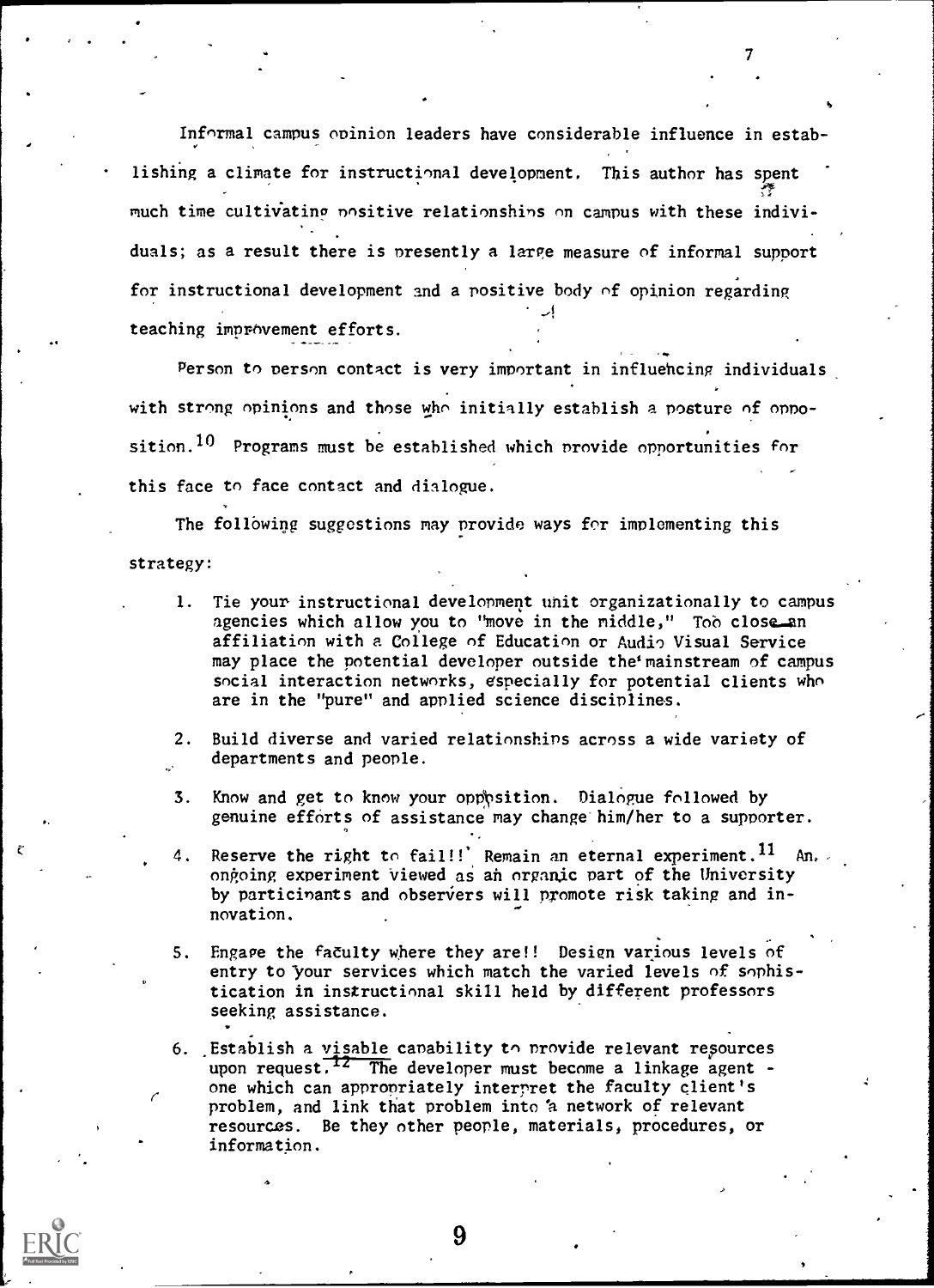- $\overline{7}$ . Be willing to listen to new ideas.<sup>13</sup> Openness is a prerequisite for establishing a climate for inno $\frac{1}{t}$ vation. Communicate both through formal and informal networks, your willingness to help and your talent for listening.
- 8. Reward effort: every institution has non-consumables which may be used over and over again,to reward faculty initiatives; recognition; self-fulfillment; resource trade-offs; personal pride; increased opportunity; all represent rewards which cost no money. Consumable rewards such as grants, stipends and promotion may also be used.

#### Strategy #4

Restructure other system components. Instructional development requires interaction among a number of components of the campus instructional system. P simple revision in a Biology or History course may Place heavy nressure on other indirectly related campus agencies. A faculty member who develops, a new approach and requires students to view a video cassette as part of an assignment in a large class may impact:

- 1. The schedule of  $A.V.$  Services
- 2. The number of playback units available
- 3, The availability of the electronic equipment repairman
- $4.$  The Space Committee's deliberations on whether to equin buildings ,with closed circuit video hook ups.

.

- 5. The department heads budgeting for video software.
- 6. The Librariahs concern that his staff is taking on an-instructional. role with no compensation from the department who is easing its own role in instruction through theuse of technology.
- 7. The students ill feelings that there are no feedback mechanisms to evaluate teaching effectiveness.
- 8. Faculty peer opinion that T.V. instruction reduces quality and sub stance in the discipline area.<br>  $\begin{array}{ccc} \cdot & \bullet & \cdot & \cdot \\ \bullet & \cdot & \cdot & \end{array}$

Although only a few potential points of impact are listed for only one hypothetical instructional decision, it becomes obvious that the instructional developer must move judiciously across a broad number of components of the total system to effect positive change in one comnoneni.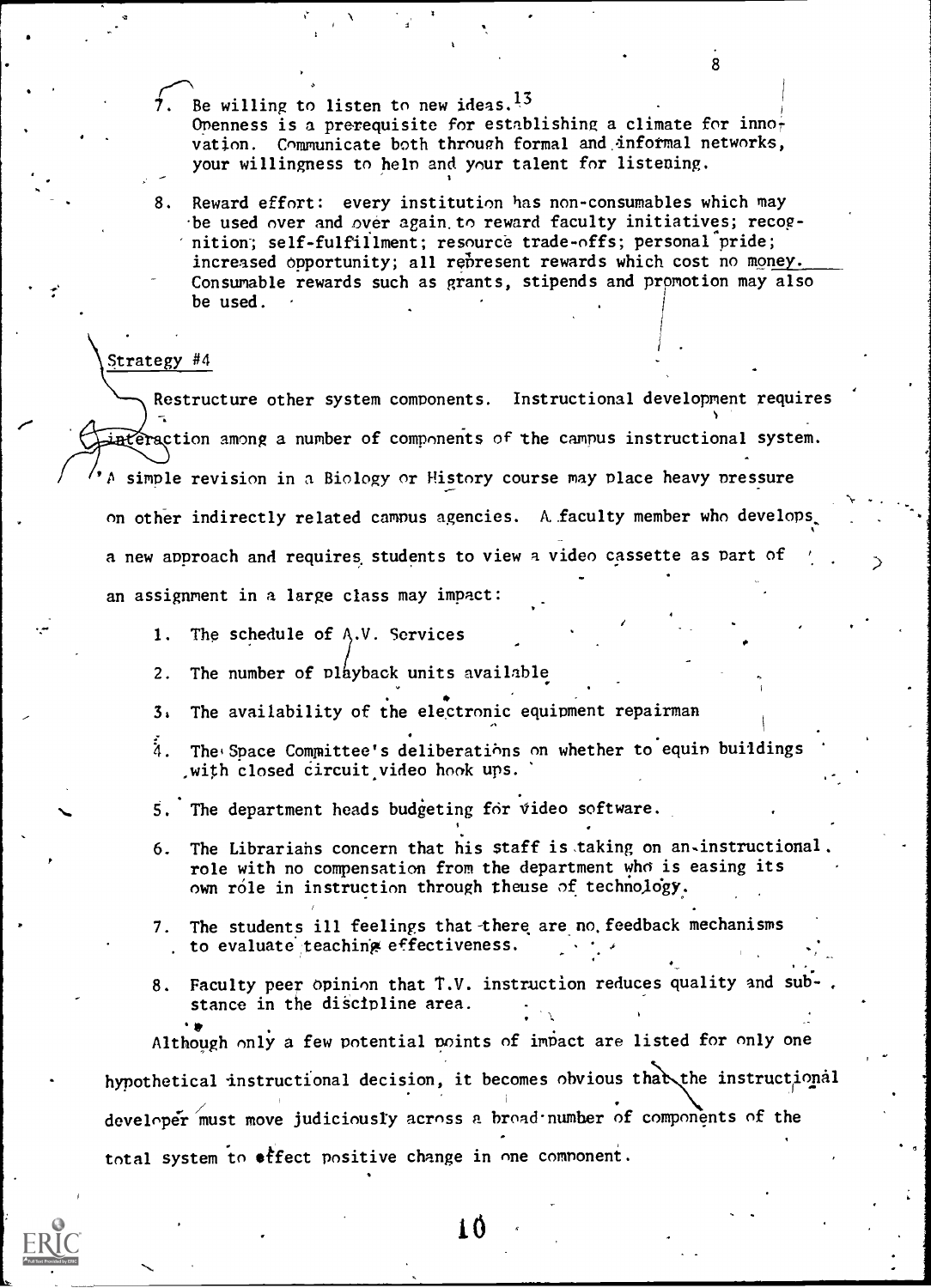Suggested are the following:

- 1. Attempt to provide instructional input into:  $\qquad$ 
	- a. deliberations concerning the use of space on campus.
	- b. equipment use, regulations purchase and maintenance.
	- c. Faculty evaluation procedures.
		- d. Scheduling decisions
		- e. Campus wide curriculum discussions
		- f. Educational policy making
		- g. Instfuctional resource allocation.
- 2. Don't ask permission.(unless absolutely necessary); you have a good deal of autonomy as a college professor., As an information purveyor and an advice seeker, you have probably never stretched yourlperogatives to their limit. Check with those directly or indirettly affected by your action without placing them in a position to refuse.

Remember, most gate keepers in campus agencies feel that nothing can be done for the first time.14

#### Strategy #S

Create the role of instructional advocate.

An Instructional Advocate has the universal virtue of an ombudsman, the cross disciplinary access of a central administrator, the potential  $\mathbf{A}$ rapport of a faculty collegue, and the societal approval of Ministers, Priests, or Rabbis--ordained to be in charge of institutional morality. Who isn't in favor of 'improved instruction, yet who really carries the responsibility for doing something about it?,

To implement this strategy, the Instructional Developer should avoid undue attention, cherish diversity, mind his own home, and keep it in order, and otherwise use previous suggestions in this paper. But all of this is more probable if administrators and faculty on campus accent advocacy in support of better instruction. Some suggestions follow: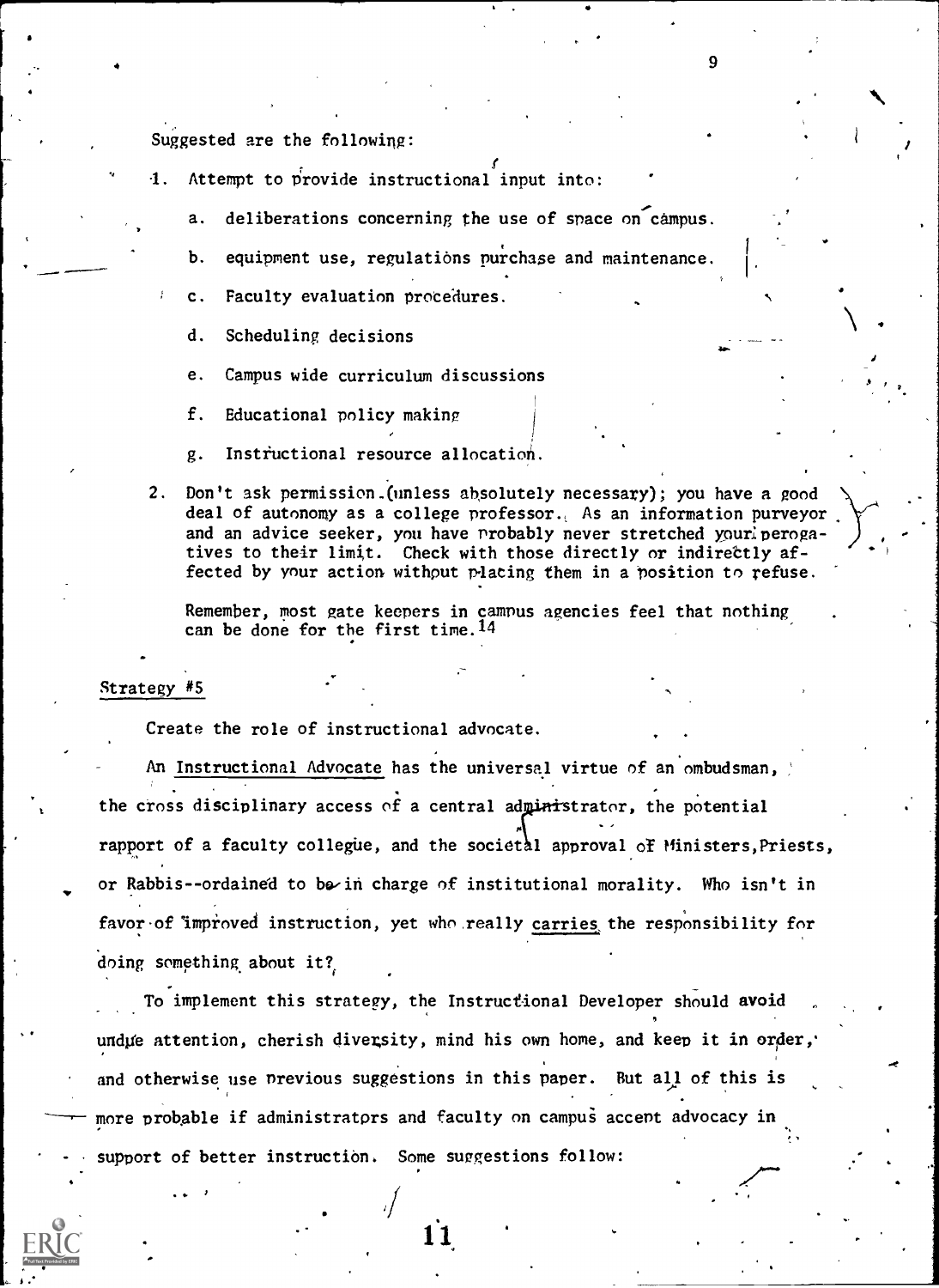- Develop a campus organ to publish and disseminate programs and 1. ideas to improve teaching.  $\mathbf{r}$
- Create a "center"; a physical presence on campus; which speaks in  $2.$ favor of greater emphasis on good teaching.
- 3. Obtain public support of instructional improvement by administrators and opinions leaders among the faculty. (Fiscal support is recognized in the strongest type).
- Gain outside recognition and approval of the validity and effectiveness 4▲  $\cdot$  of your instructional development effort.
- $5.$ Keep your office academically accentable, and intellectually sophisticated to a level approved by your clientele.
- $6.$ Produce!!! Do what you say you do. If you were indicted in a court of law for doing what you claimed you were doing, would you be found guilty?

If none of these suggestions work, turn this paper over to the blank side

and proceed to write out a letter of resignation - you may be the problem!!!